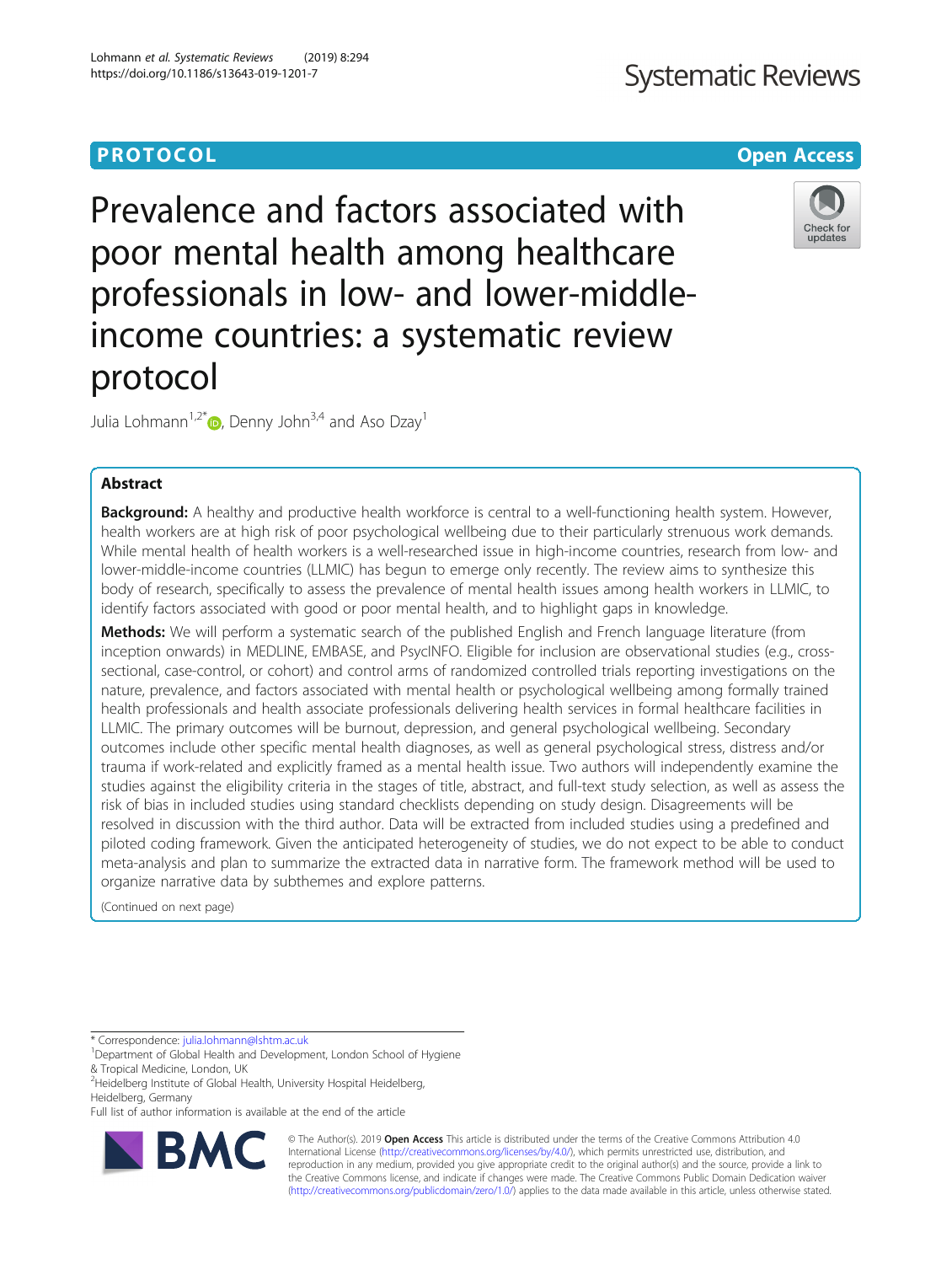## (Continued from previous page)

Discussion: In assessing the prevalence of mental health issues among healthcare professionals in LLMIC and identifying factors associated with positive or poor mental health, the review aims to synthesize all possible available information for policy makers and health system managers on a potentially highly important but not yet much-discussed issue and to highlight gaps in currently available knowledge.

**Systematic review registration:** International Prospective Register of Systematic Reviews PROSPERO (registration number [CRD42019140036\)](https://www.crd.york.ac.uk/prospero/display_record.php?RecordID=140036)

Keywords: Systematic review, Mental health, Wellbeing, Health workers, LLMIC

## Introduction

A competent, responsive, and productive health workforce is one of the six essential building blocks of a well-performing health system capable of providing universal access to highquality care [\[1](#page-5-0), [2](#page-5-0)]. To sustain their availability and productivity over time, ensuring health workers' physical and mental health is critical, especially considering that they have been identified as being at high risk of poor psychological wellbeing due to their particular work demands [\[3](#page-5-0), [4](#page-5-0)].

In high-income countries (HIC) and at an international level, the importance of keeping the workforce healthy and the key role of enabling and supportive working conditions have long been recognized and well researched. For instance, a 2006/2007 survey of over 60,000 nurses in twelve European countries and the USA found burnout rates ranging from around 10% in the Netherlands up to 78% in Greece [\[5\]](#page-5-0). Various factors associated with poor psychological wellbeing have been identified, such as excessive workload, inter- and intra-professional conflict, adverse management styles and poor management support, lack of autonomy, shift work, and effort-reward imbalance. Poor mental health has been linked to low quality of care [\[5](#page-5-0)], patient safety issues [\[6\]](#page-5-0), poor empathic ability [\[7\]](#page-5-0), and absenteeism [[8](#page-5-0)].

In low- and lower-middle-income countries (LLMIC), occupational health and particularly psychological wellbeing are not part of the mainstream human resources for health (HRH) applied discourse and academic literature yet. However, a number of quantitative studies reporting on mental health or psychological wellbeing of health workers in LLMIC have recently been published and point at mental health issues in the health workforce being a substantial concern. This notion was supported by a recent systematic review of this emerging body of research which included studies published until 2016 [[9\]](#page-5-0). However, the review focused only on burnout, among only primary care providers. This review did not assess the quality of included studies, included only English language studies, and further appears to be not quite inclusive of all relevant available studies.

We therefore intend to update and expand from the previously published review. Most importantly, we will broaden the definition of mental health to include syndromes other than burnout in alignment with the World Health Organization's understanding of mental health as "a state of well-being in which every individual realizes his or her own potential, can cope with the normal stresses of life, can work productively and fruitfully, and is able to make a contribution to her or his community" [[10\]](#page-5-0). Specifically, we conceptualize mental health as a spectrum from perfect wellbeing at one end to clinically relevant, severe mental illness incapacitating a person's daily functioning at the other end. In line with the most commonly used taxonomy of determinants and consequences of mental illness [[11\]](#page-5-0) and in a work context, we further conceptualize psychological wellbeing as embedded within a complex system of determinants and consequences at the individual, organizational, and broader systemic levels. In alignment with recent developments in country classification  $[12, 13]$  $[12, 13]$  $[12, 13]$  $[12, 13]$  and to reflect where HRH and other health system challenges tend to be most severe [\[14,](#page-5-0) [15\]](#page-5-0), we will further include studies from low-income countries as well as lower-middle-income countries, rather than all middle-income countries as in Dugani et al. [\[9](#page-5-0)]. We will include health workers at all levels of care but limit our review to formally trained health professionals and health associate professionals. We will purposely exclude community and other lay and traditional health workers as well as technician, auxiliary, management, and other non-patient-facing personnel, as these staffing categories and their exact roles within health systems differ widely between countries and are therefore difficult to compare. Finally, we will include both English and French language articles.

In assessing the prevalence of mental health issues among healthcare professionals in LLMIC and identifying factors associated with positive or poor mental health, the review aims to synthesize all possible available information for policy makers and health system managers on a potentially highly important but not yet much-discussed issue, and to highlight gaps in currently available knowledge.

# Methods

#### Protocol and registration

The present review protocol is being reported in accordance with the Preferred Reporting Items for Systematic Reviews and Meta-Analyses Protocols (PRISMA-P)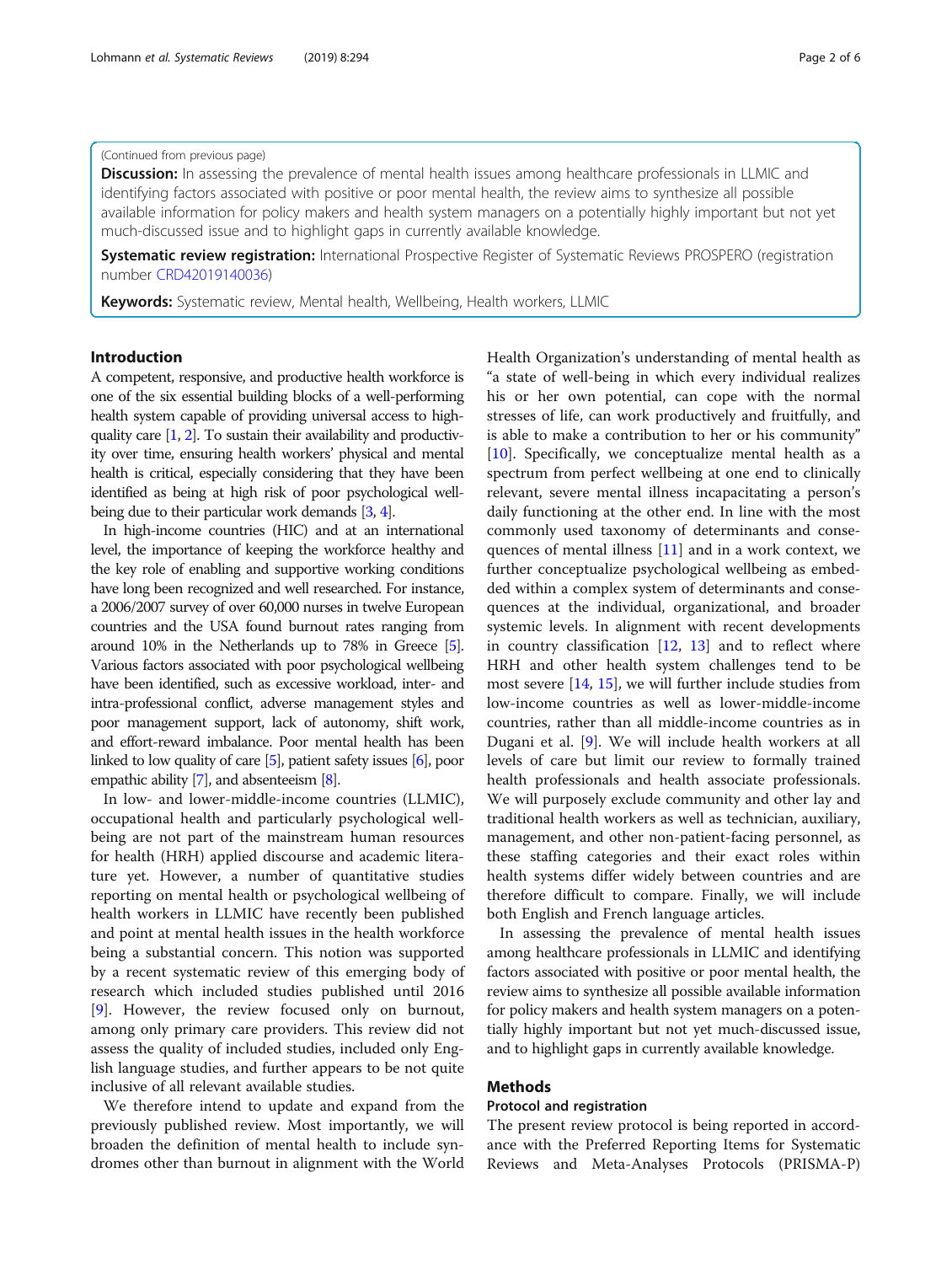statement [\[16\]](#page-5-0) (see PRISMA-P checklist in Additional file [1](#page-5-0)). This review protocol was registered within the International Prospective Register of Systematic Reviews (PROSPERO) (registration number: CRD42019140036). Any important protocol amendments will also be documented in PROSPERO.

## Eligibility criteria **Participants**

The review will consider studies that include

- Formally trained health professionals and health associate professionals, as defined in the ILO international classification of occupations used by the World Health Organization [\[17,](#page-5-0) [18](#page-5-0)], specifically medical doctors (category 221), nursing and midwifery professionals (222), and nursing and midwifery associate professionals (322)
- Working in formal healthcare facilities (public, private not-for-profit, private for-profit)
- Working in low- and lower-middle-income countries (LLMIC) as per the World Bank's classification [[12](#page-5-0)] (see Additional file [2\)](#page-5-0)

We will not consider studies focusing exclusively on non-clinical or not formally trained personnel, such as health facility staff in a purely managerial or administrative function, traditional or untrained lay health workers, cleaners, etc.; studies conducted in community settings, studies focusing on individuals working exclusively outside formal health facilities; studies with an exclusive focus on upper-middle- or high-income countries; and studies on LLMIC migrant health professionals working in high-income countries.

## **Outcomes**

The primary outcomes will be

- Burnout, measured with both well-established (e.g., Maslach Burnout Inventory (MBI) [[19](#page-5-0)]) and less well-established or self-developed measures
- Depression, measured with both well-established (e.g., Beck Depression Inventory [[20](#page-5-0)]) and less wellestablished or self-developed measures
- General psychological wellbeing, measured with both well-established (e.g., WHO-5 Wellbeing Index [[21](#page-5-0)], Warwick Edinburg Mental Wellbeing Scale [[22](#page-5-0)], Mbindyo's measure [\[23\]](#page-5-0)) and less wellestablished or self-developed measures

Secondary outcomes include other specific mental health/distress diagnoses or concepts (as detected by generic search terms for mental health/distress and/or summarized under respective MeSH terms) as well as general psychological stress and distress if work-related and explicitly framed as a mental health issue distress, and/or trauma. We will not consider studies on stress and job or life satisfaction without specific reference to mental health.

## Types of studies

We will include studies reporting investigations of the nature, prevalence, and determinants of mental health or psychological wellbeing issues among health workers in low- and lower-middle-income countries. Specifically, relevant study designs include observational studies (cross-sectional, cohort, or case-control studies) and control arms of randomized controlled trials published in English and French language. If any study compared the prevalence in a country from LLMIC with a high-income country, information only from the LLMIC will be included. Where multiple papers were generated from the same data set with the same outcome, only the most relevant/recent paper will be included. However, if multiple papers were generated from the same data set with different outcomes or on different subpopulations, all papers will be included.

We will not consider qualitative studies. We will also not consider previously published systematic reviews, opinion pieces, commentaries, and policy briefs. Further, we will not include conference abstracts unless a full text can be found.

# Information sources

We will search for eligible studies published from inception onwards, in English or French language, in MED-LINE, EMBASE, and PsycINFO.

## Search

A comprehensive sensitive search strategy will be employed using key words in alignment with the above inclusion and exclusion criteria. A database record will be maintained at each stage of the review process detailing how the search was undertaken including the results of the search strategy.

The search strategy will include a combination of subject terms and free-text terms and will be combined with "OR" and "AND" operators. The search terms will include terms from three categories in alignment with the inclusion and exclusion criteria: (1) geographic focus: list of all LLMIC as well as generic terms for the geographic scope; (2) outcomes: specific terms for burnout, depression, and psychological wellbeing, generic terms for mental health/illness and work-related psychological stress/distress/trauma, and terms for specific common measurement instruments (e.g., MBI); and (3) population: generic terms for healthcare professionals as well as terms for specific health worker cadres. MeSH terms will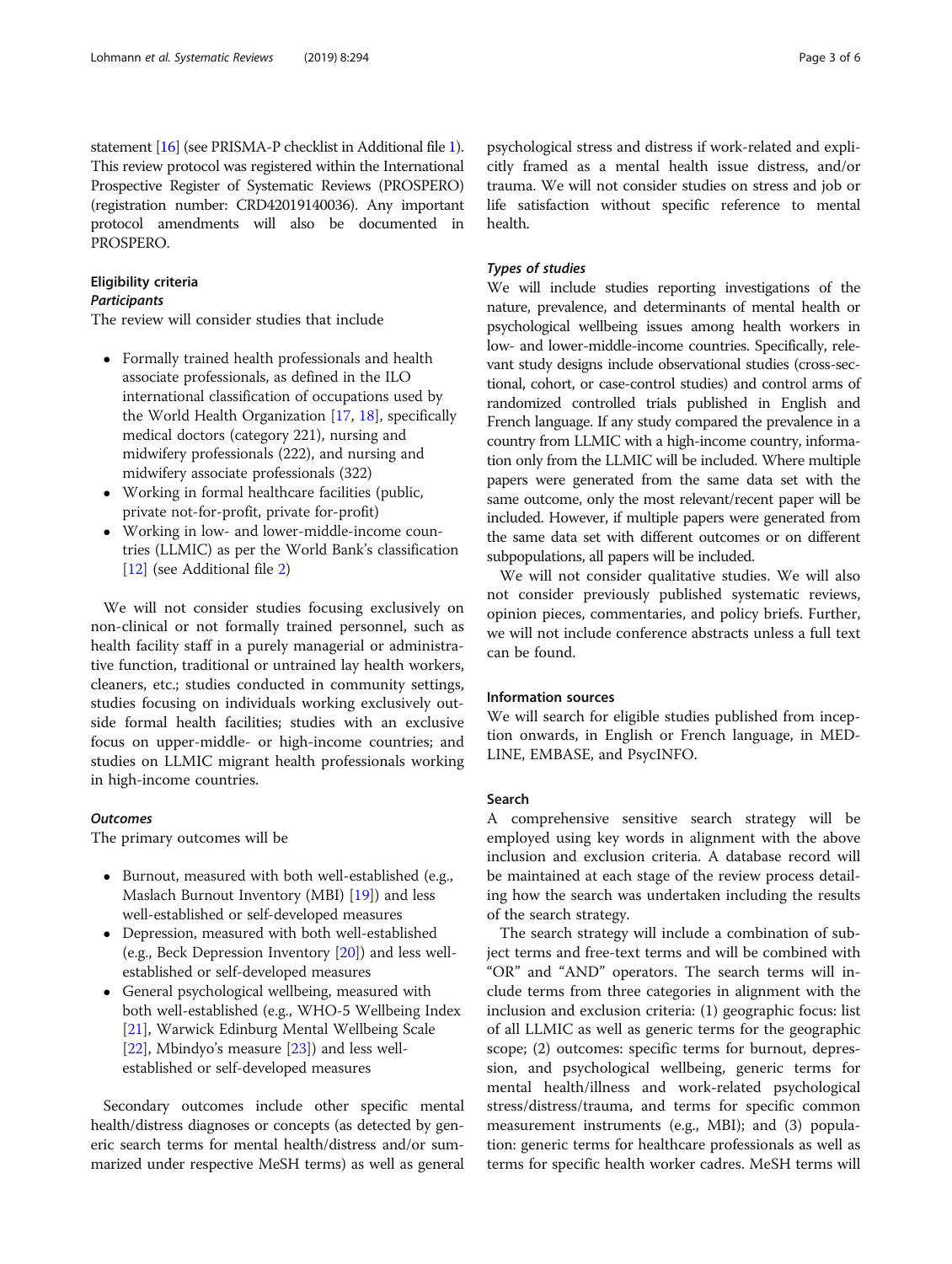be explored and included where available. The search strategy for MEDLINE is given in Additional file [3](#page-5-0).

Results of the search strategy will be stored and managed in Mendeley, including removal of duplicates. EPPI-Reviewer 4 will be used to support and document the study selection, data extraction, and data synthesis.

## Study selection

Two authors will independently examine the studies against pretested eligibility criteria in the stages of title, abstract, and full-text study selection. None of the screening authors will be blind to any details of the studies. In the title and abstract screening stage, two authors (JL and AD) will independently screen initial subsets of studies until convergence is reached. Discrepancies will be discussed with the third author (DJ) and criteria refined in the process if necessary. The title and abstract screening process will then be finalized in single screening. Subsequently, full-text records of the selected abstracts will be retrieved. Full-text screening will be performed in full independent double screening (JL and AD). Full-text records selected for inclusion by both the authors will be included in the review. Any disagreements during this stage will be resolved through discussion and consensus with the third author (DJ). We will contact study authors, where appropriate, to clarify missing or inadequate information to determine study eligibility. The primary reason for the exclusion of articles will be documented at the full-text stage of study selection. A final list of articles will be prepared for data extraction.

## Data collection process

Data will be extracted from papers using a coding framework which will be finalized and piloted once initial screening has been performed and the research team has a better overview of the exact themes covered by existing studies. Data will be extracted by two independent researchers (JL and AD) until a high level of agreement is reached. Data extraction will then be finalized by one of the authors. Authors of primary publications (e.g., corresponding authors) will be contacted by email for data clarifications or missing outcome data, as necessary.

## Data items

From each included study, the following information will be extracted:

- Study information
	- Year of study conduct
	- Setting (country, specific geographic location(s), urban/rural, level of care)
	- Study design (cross-sectional/case-control/ cohort/RCT control arm)
	- Sampling strategy (random/convenience/other)
- Study funding source
- Study participants
	- Health worker cadre(s) (as per respective local definition, to be combined in the analytical stage to the extent possible and appropriate)
	- Sample size (per study subgroups if available)
	- Key demographic characteristics (age, sex,
	- seniority in healthcare)
- Outcome(s)
	- Outcome measured (burnout, depression, psychological wellbeing; other psychological and/ or occupational stress/distress/trauma)
	- Outcome measurement instrument used (incl.
	- information on whether and how validated)
	- Type of measurement (percentage/odds ratio/
	- risk ratio/measurement on psychometric scale)
- Factors associated with mental health
	- Factor(s) measured
	- Measurement instruments used (incl.
	- information on whether and how validated)
- Study findings related to prevalence outcomes (per study subsample if available)
	- Result
	- Response rate
	- Any other results
	- Any additional relevant methodological information (unit of analysis if not individual,
	- statistical methods used, weighing, etc.)
- Study findings related to factors associated with mental health (per factor and study subsample if available)
	- Result
	- Response rate
	- Any other results
	- Any additional relevant methodological information (unit of analysis if not individual, statistical methods used, weighing, etc.)
- Reported strengths and limitations as well as strategies to overcome limitations
- Key conclusions by the authors

# Risk of bias in individual studies

Two authors will independently assess the risk of bias at outcome level for all included studies by assessing their methodological quality using the JBI critical appraisal checklists for studies reporting prevalence data [\[24\]](#page-5-0), for analytical cross-sectional studies [[25\]](#page-5-0), and for any other study design should this be relevant. Studies reporting both prevalence and factors associated with mental health will be assessed with both checklists in line with the analytical strategy detailed below. Any disagreements will be resolved through discussion and consensus with the third author.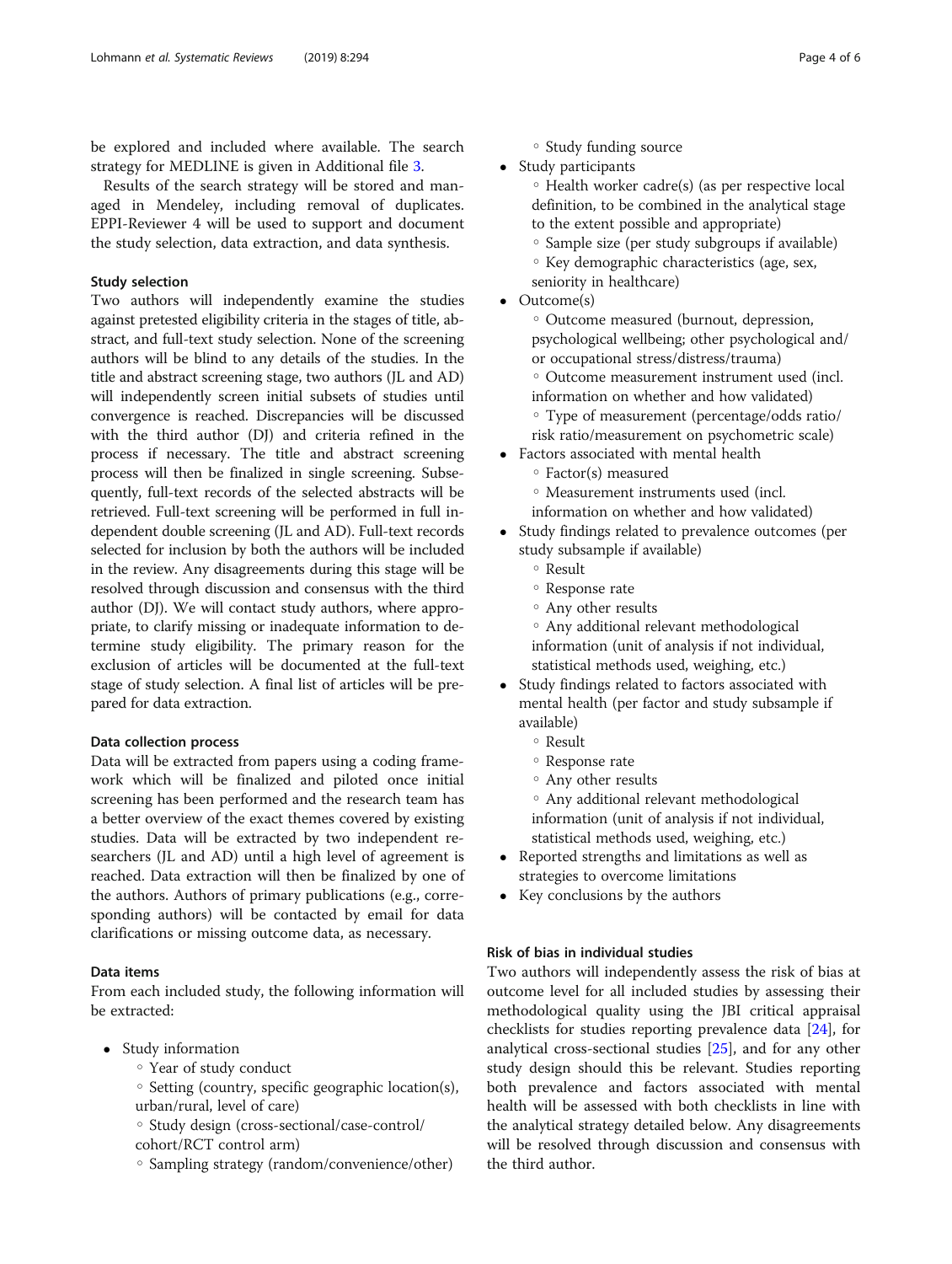## Data synthesis

Given our current knowledge of the literature, we anticipate to find relatively few comparable studies due to the large heterogeneity in the mental health measures used, their underlying mental health and psychological wellbeing conceptualizations, and the samples in which mental health was measured. Similarly, we anticipate high heterogeneity in factors associated with mental health, both conceptually and in regard to measurement. We consequently do not anticipate being able to conduct meaningful meta-analysis, neither regarding prevalence nor factor associated with mental health. We therefore plan a narrative synthesis of the findings of the included studies, following the Cochrane recommendations [\[26\]](#page-5-0). We plan to analyze data on prevalence separate from such on factors associated with mental health. For both parts, we will employ the framework method [[27\]](#page-5-0) to organize data by the subthemes and explore patterns. Subthemes will include the themes outlined in the data item section above, as well as study quality (risk of bias assessment) as evaluated as part of the review. We will present results by subtheme both in narrative form as well as using tables and visuals to facilitate reading to the extent possible.

Although we do not expect so, there is a chance that we might find a sufficient number (which we define as 5 or more) of studies with meaningfully comparable samples having measured burnout with the Maslach Burnout Inventory. In this case, we will estimate the pooled MBImeasured burnout prevalence from the reported prevalence using R software. Forest plots will be generated displaying prevalence with the corresponding 95% confidence interval (CI; asymptotic Wald) for each study using a random-effects model. Should sufficient studies be available, meta-regression will be conducted to identify sources of between-study heterogeneity in the pooled prevalence estimates. To examine the magnitude of the variation between the studies, heterogeneity will be identified by using the  $I^2$  measure and its CI. The degree of heterogeneity will be assessed into low, moderate, and high using cutoffs as prescribed in the Cochrane Handbook [[26\]](#page-5-0). Statistical significance will be determined by the  $\chi^2$  statistic for Q, with a p value < 0.05 indicating significance. Assessment of reporting biases will be conducted using funnel plots and Egger's method to assess asymmetry if more than 10 studies are included in the meta-analysis. To the extent possible, stratified prevalence will be generated by key sample characteristics (e.g., health worker cadre, level of care). Sensitivity analysis will be conducted to verify the robustness of the study conclusions, assessing the impact of methodological quality, study design, sample size, and the effect of missing data as well as the analysis methods on the review results. Sensitivity analysis will also be conducted

to investigate suspected funnel plot asymmetry due to publication bias if any. Should any meta-analysis be possible, we will assess the strength of the body of evidence using the GRADE guidelines  $[28]$  $[28]$ . If sufficient data is not available, studies with missing data will be omitted from a potential quantitative data synthesis. We do not plan to conduct any meta-analysis for prevalence estimates derived with measurement tools used in less than 5 studies, or for findings regarding factors associated with mental health due to the above-described high anticipated level of heterogeneity.

## Patient and public involvement

DJ is a trained physical therapist and has experience of working in tertiary care hospitals and community-based rehabilitation programs in India. AD is a medical doctor with work experience at all levels of care in Iraq. Beyond this, we did not involve any patients or the public in our review.

#### **Discussion**

This systematic review (and meta-analysis, if any) will provide an overview of the prevalence of poor mental health among healthcare providers in LLMICs, as well as of factors associated with good or poor mental health.

The review will be published in a peer-reviewed journal and presented at appropriate conferences. The manuscript will be structured using the meta-analysis of observational studies in epidemiology (MOOSE) guidelines [[29\]](#page-5-0). Results will further be disseminated to the applied HRH community through channels such as those of the Global Alliance for Nursing and Midwifery and the World Health Organization's HRH Exchange.

Among the potential challenges we anticipate are most importantly at review level decisions as to whether studies assessing wellbeing or stress should be classified as dealing with mental health issues or not, as well as at study level by a high level of heterogeneity in study populations and measures and a dearth of validation studies of the used measurement tools, making generalized interpretation and cross-country comparison difficult. We will strive to mitigate these as well as further anticipated and unanticipated challenges by highlighting decision criteria, limitations, gaps in knowledge, and resulting threats to interpretation in a highly transparent manner, and by general caution in aggregation and comparison.

Despite these potential limitations, we are convinced that review will make an important contribution to the HRH applied and academic discourse by providing a summary of current evidence on a potentially highly important but not yet much-discussed issue, and to highlight gaps in currently available knowledge.